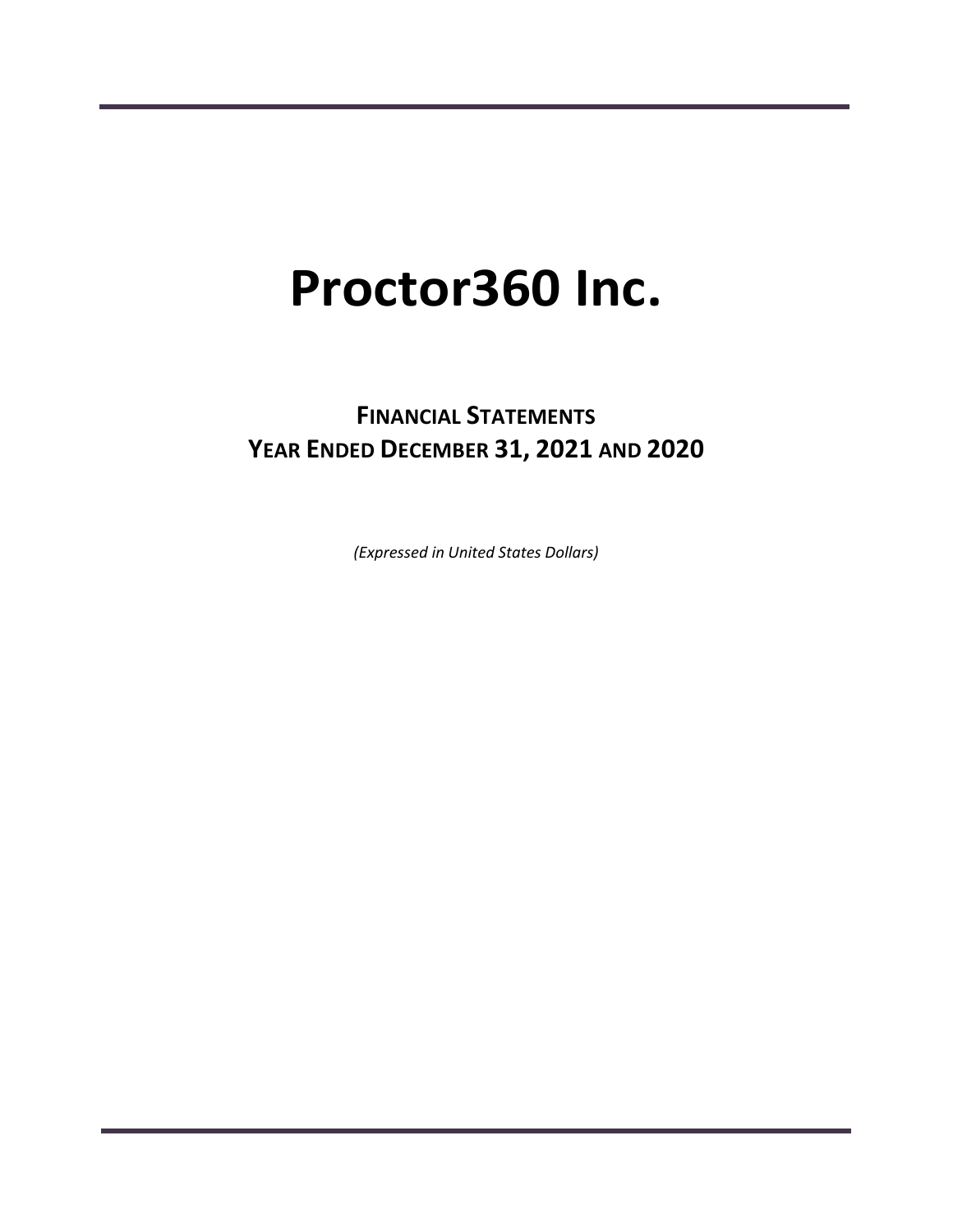# **INDEX TO FINANCIAL STATEMENTS**

|                              | Page |
|------------------------------|------|
|                              |      |
| <b>FINANCIAL STATEMENTS:</b> |      |
|                              |      |
|                              |      |
|                              |      |
|                              |      |
|                              |      |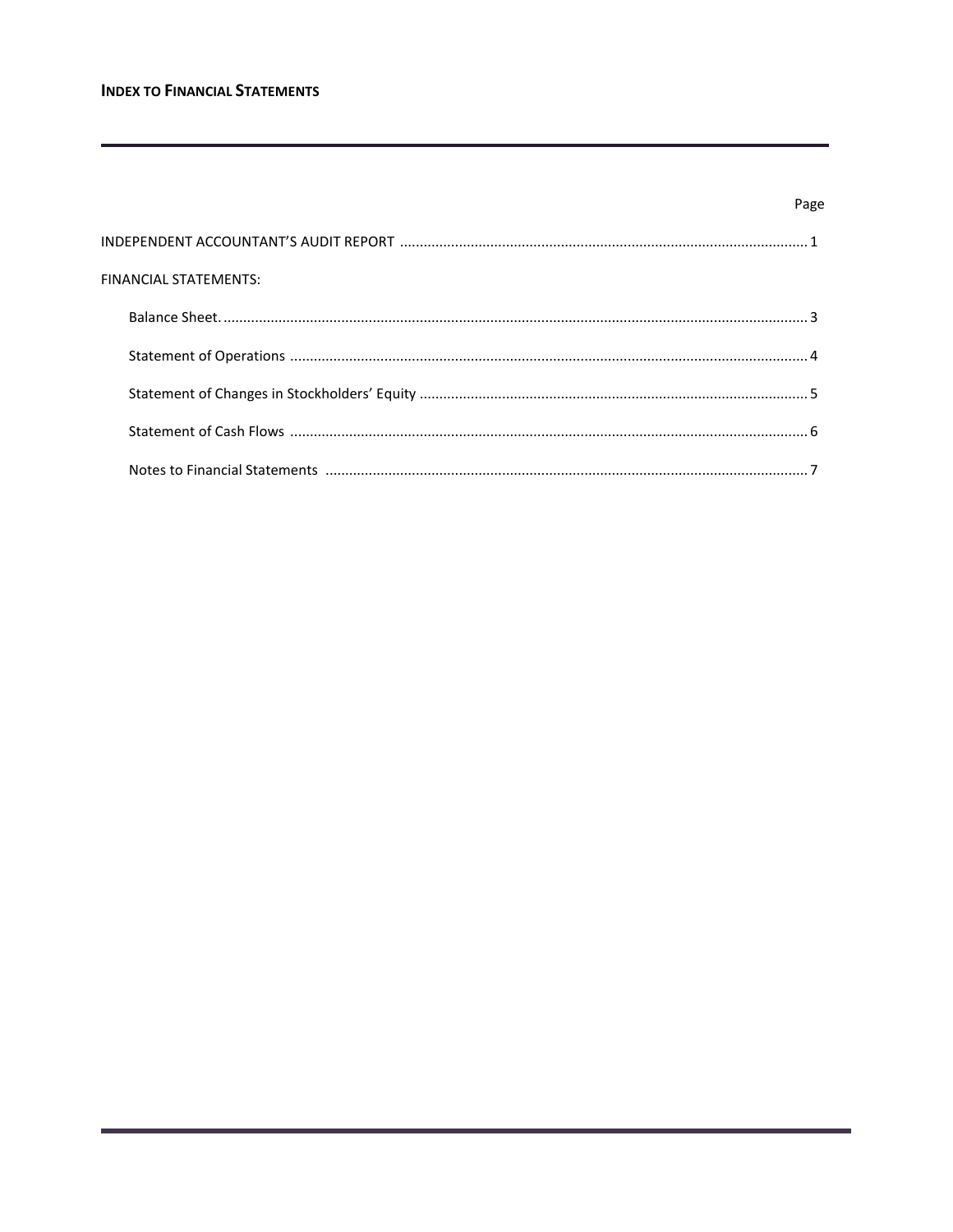#### **INDEPENDENT AUDITORS' REPORT**

To the Board of Directors of Proctor360 Inc. Richmond, Virginia

#### **Opinion**

We have audited the financial statements of Proctor360 Inc., which comprise the balance sheets as of December 31, 2021 and 2020, and the related statements of income, changes in stockholders' equity, and cash flows for the years then ended, and the related notes to the financial statements.

In our opinion, the accompanying financial statements present fairly, in all material respects, the financial position of Proctor360 Inc. as of December 31, 2021 and 2020, and the results of its operations and its cash flows for the years then ended in accordance with accounting principles generally accepted in the United States of America.

#### **Basis for Opinion**

We conducted our audits in accordance with auditing standards generally accepted in the United States of America (GAAS). Our responsibilities under those standards are further described in the Auditor's Responsibilities for the Audit of the Financial Statements section of our report. We are required to be independent of Proctor360 Inc. and to meet our other ethical responsibilities, in accordance with the relevant ethical requirements relating to our audits. We believe that the audit evidence we have obtained is sufficient and appropriate to provide a basis for our audit opinion.

#### **Responsibilities of Management for the Financial Statements**

Management is responsible for the preparation and fair presentation of the financial statements in accordance with accounting principles generally accepted in the United States of America, and for the design, implementation, and maintenance of internal control relevant to the preparation and fair presentation of financial statements that are free from material misstatement, whether due to fraud or error.

In preparing the financial statements, management is required to evaluate whether there are conditions or events, considered in the aggregate, that raise substantial doubt about Proctor360 Inc.'s ability to continue as a going concern for period of twelve months from the end of the year ended December 31, 2021.

#### **Auditor's Responsibilities for the Audit of the Financial Statements**

Our objectives are to obtain reasonable assurance about whether the financial statements as a whole are free from material misstatement, whether due to fraud or error, and to issue an auditor's report that includes our opinion. Reasonable assurance is a high level of assurance but is not absolute assurance and therefore is not a guarantee that an audit conducted in accordance with GAAS will always detect a material misstatement when it exists. The risk of not detecting a material misstatement resulting from fraud is higher than for one resulting from error, as fraud may involve collusion, forgery, intentional omissions, misrepresentations, or the override of internal control. Misstatements are considered material if, individually or in the aggregate, they could reasonably be expected to influence the economic decisions of users made on the basis of these financial statements.

In performing an audit in accordance with GAAS, we:

• Exercise professional judgment and maintain professional skepticism throughout the audit.

• Identify and assess the risks of material misstatement of the financial statements, whether due to fraud or error, and design and perform audit procedures responsive to those risks. Such procedures include examining, on a test basis, evidence regarding the amounts and disclosures in the financial statements.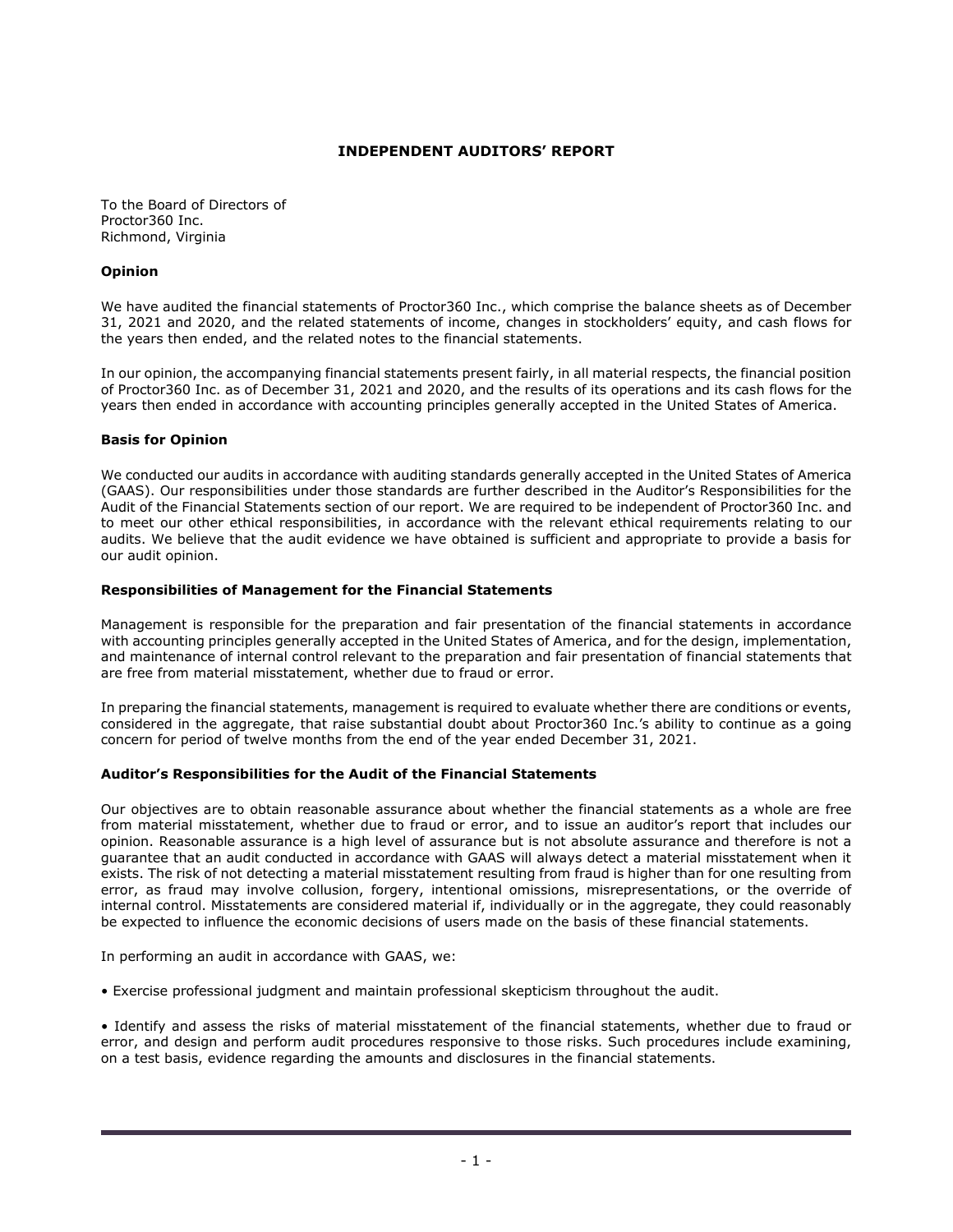• Obtain an understanding of internal control relevant to the audit in order to design audit procedures that are appropriate in the circumstances, but not for the purpose of expressing an opinion on the effectiveness of Proctor360 Inc.'s internal control. Accordingly, no such opinion is expressed.

• Evaluate the appropriateness of accounting policies used and the reasonableness of significant accounting estimates made by management, as well as evaluate the overall presentation of the financial statements.

• Conclude whether, in our judgment, there are conditions or events, considered in the aggregate, that raise substantial doubt about Proctor360 Inc.'s ability to continue as a going concern for a reasonable period of time.

We are required to communicate with those charged with governance regarding, among other matters, the planned scope and timing of the audit, significant audit findings, and certain internal control–related matters that we identified during the audit.

SetApart FS

March 31, 2022 Los Angeles, California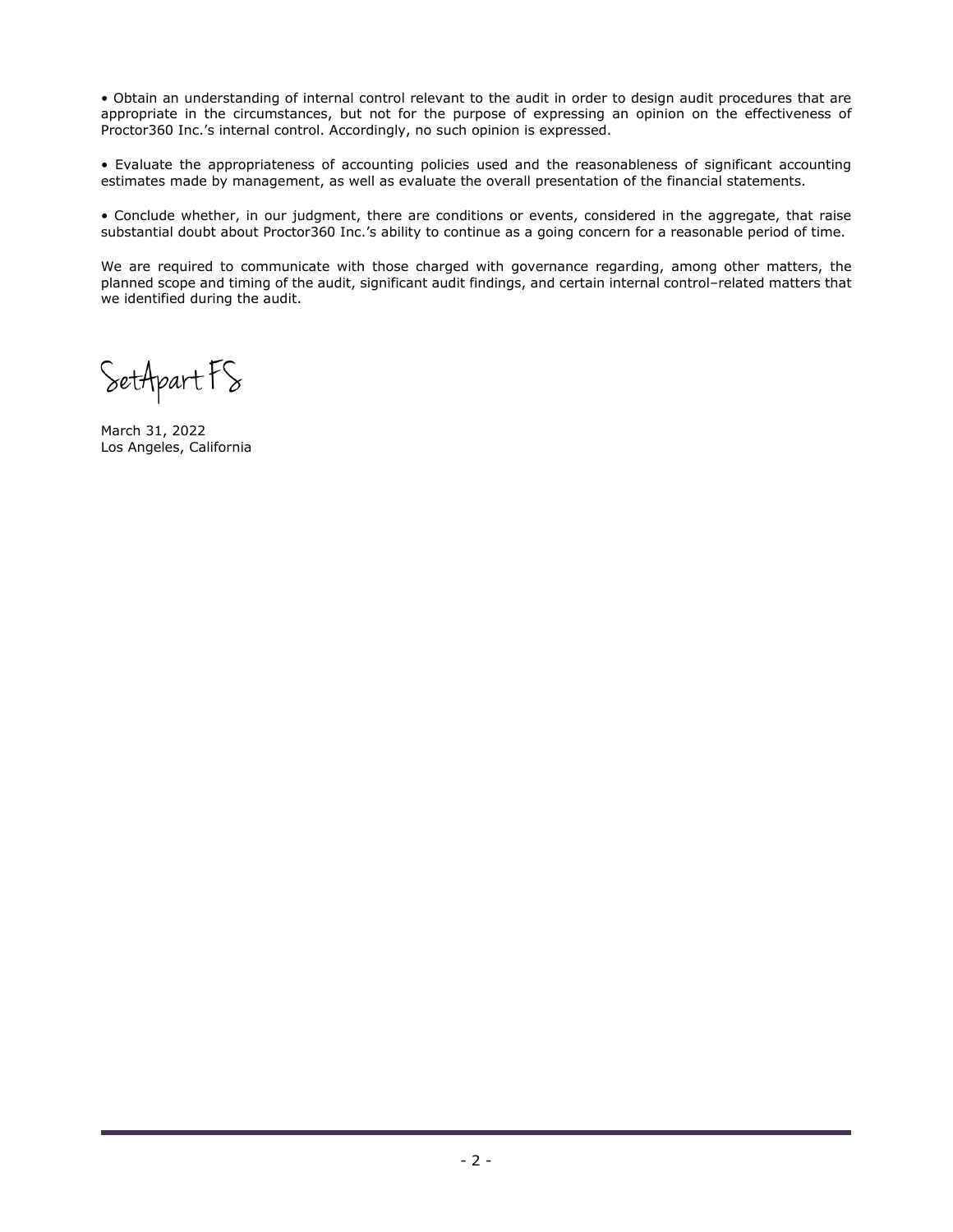| As of December 31,                      | 2021                |            |    | 2020       |  |  |
|-----------------------------------------|---------------------|------------|----|------------|--|--|
| (USD \$ in Dollars)                     |                     |            |    |            |  |  |
| <b>ASSETS</b>                           |                     |            |    |            |  |  |
| <b>Current Assets:</b>                  |                     |            |    |            |  |  |
| Cash & cash equivalents                 | \$                  | 144,242    | \$ | 136,756    |  |  |
| Accounts receivable-net                 |                     | 29,030     |    | 1,183      |  |  |
| Inventories                             |                     | 18,334     |    | 28,777     |  |  |
| <b>Total current assets</b>             |                     | 191,606    |    | 166,716    |  |  |
|                                         |                     |            |    |            |  |  |
| Other assets                            |                     | 4,465      |    | 4,465      |  |  |
| Intangible assets, net                  |                     |            |    | 1,500      |  |  |
| <b>Total assets</b>                     | \$                  | 196,071    | \$ | 172,681    |  |  |
|                                         |                     |            |    |            |  |  |
| <b>LIABILITIES AND MEMBERS' EQUITY</b>  |                     |            |    |            |  |  |
| Current Liabilities:                    |                     |            |    |            |  |  |
| Accounts payable                        | \$                  |            | \$ | 8,000      |  |  |
| Accrued revenue                         |                     |            |    | 72,238     |  |  |
| Other current liabilities               |                     | 2,154      |    | 2,155      |  |  |
| <b>Total current liabilities</b>        |                     | 2,154      |    | 82,393     |  |  |
|                                         |                     |            |    |            |  |  |
| <b>Total liabilities</b>                | $\ddot{\bm{\zeta}}$ | $2,154$ \$ |    | 82,393     |  |  |
|                                         |                     |            |    |            |  |  |
| STOCKHOLDERS' EQUITY                    |                     |            |    |            |  |  |
| Common stock                            |                     | 5,482      |    | 2,759      |  |  |
| Additional Paid in Capital (APIC)       |                     | 273,573    |    | 188,434    |  |  |
| Retained earnings/(Accumulated Deficit) |                     | (85, 138)  |    | (100, 905) |  |  |
|                                         |                     |            |    |            |  |  |
| <b>Total stockholders' equity</b>       |                     | 193,917    |    | 90,288     |  |  |
| Total liabilities and members' equity   | \$                  | 196,071    | \$ | 172,681    |  |  |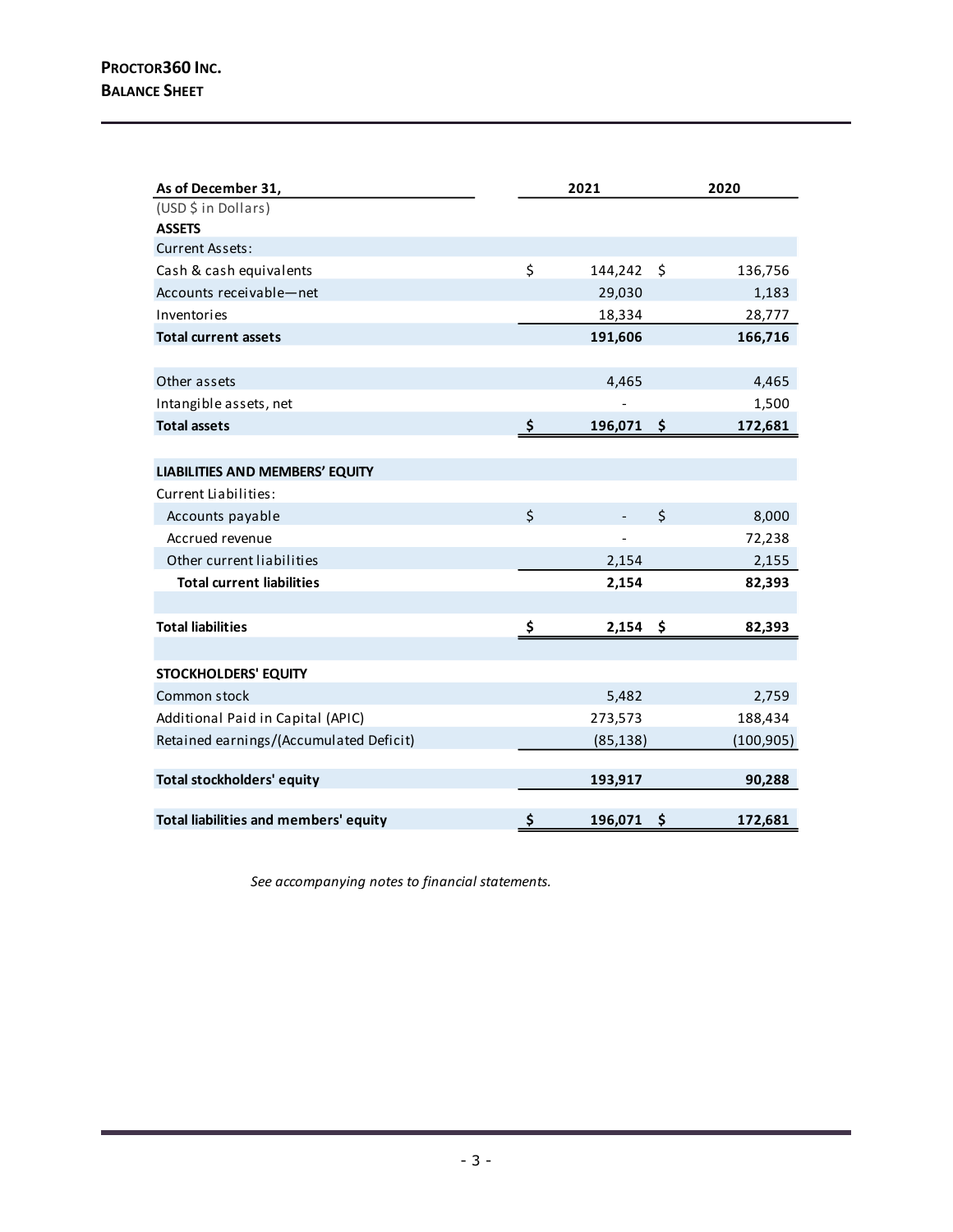# **PROCTOR360 INC. STATEMENTS OF OPERATIONS**

| For Fiscal Year Ended December 31,              | 2021 |         |      | 2020      |
|-------------------------------------------------|------|---------|------|-----------|
| (USD \$ in Dollars)                             |      |         |      |           |
| Net revenue                                     | \$   | 288,414 | - \$ | 52,667    |
| Cost of goods sold                              |      | 74,060  |      | 23,736    |
| Gross profit                                    |      | 214,354 |      | 28,931    |
|                                                 |      |         |      |           |
| Operating expenses                              |      |         |      |           |
| General and administrative                      |      | 162,386 |      | 59,361    |
| Sales and marketing                             |      | 36,201  |      | 2,673     |
| Total operating expenses                        |      | 198,587 |      | 62,034    |
|                                                 |      |         |      |           |
| Operating income/(loss)                         |      | 15,767  |      | (33, 103) |
|                                                 |      |         |      |           |
| Interest expense                                |      |         |      |           |
| Other Loss/(Income)                             |      |         |      |           |
| Income/(Loss) before provision for income taxes |      | 15,767  |      | (33, 103) |
| Provision/(Benefit) for income taxes            |      |         |      |           |
|                                                 |      |         |      |           |
| Net income/(Net Loss)                           |      | 15,767  |      | (33, 103) |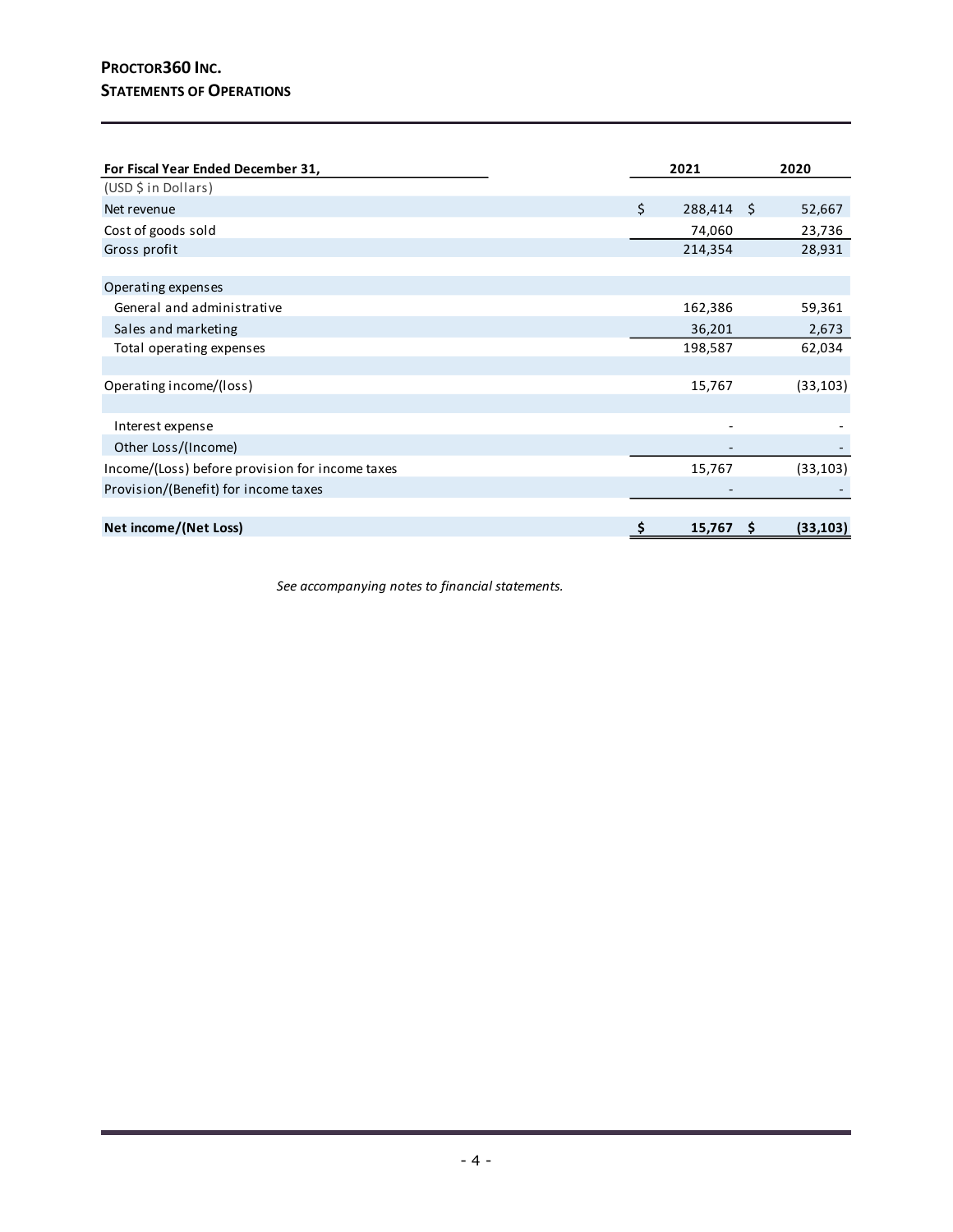# **PROCTOR360 INC. STATEMENTS OF CHANGES IN STOCKHOLDERS' EQUITY**

#### **For Fiscal Year Ended December 31, 2021 and 2020**

|                                            |               | <b>Common Stock</b> |                          |    | <b>Additional</b><br>Paid-In |    | Accumulated              | Total<br>Stockholders' |        |
|--------------------------------------------|---------------|---------------------|--------------------------|----|------------------------------|----|--------------------------|------------------------|--------|
| (USD \$ in Dollars, except per share data) | <b>Shares</b> | Amount              |                          |    |                              |    | deficit<br>Capital       |                        | Equity |
| Balance-December 31, 2019                  | 2.594.592     | \$                  | 2,576                    | Ś. | 96.721                       | \$ | (67, 802)                | \$<br>31,495           |        |
| Net income/(loss)                          |               |                     | $\overline{\phantom{a}}$ |    | $\overline{\phantom{a}}$     |    | (33, 103)                | (33, 103)              |        |
| Issuance of common stock                   | 183,658       |                     | 184                      |    | 91,699                       |    | $\overline{\phantom{a}}$ | 91,883                 |        |
| Issuance of restricted stock awards        | 7.500         |                     |                          |    | 14                           |    |                          | 14                     |        |
| Balance-December 31, 2020                  | 2.785.750     |                     | 2.759                    |    | 188,434                      |    | (100, 905)               | 90,288                 |        |
| Issuance of common stock                   | 2,722,355     |                     | 2,722                    |    | 85,127                       |    |                          | 87,849                 |        |
| Issuance of restricted stock awards        | 15,500        |                     | $\sim$                   |    | 12                           |    | $\overline{\phantom{a}}$ | 12                     |        |
| Net income/(loss)                          |               |                     | $\overline{\phantom{a}}$ |    | $\overline{\phantom{0}}$     |    | 15.767                   | 15,767                 |        |
| Balance-December 31, 2021                  | 5.523.605     |                     | 5,482                    |    | 273.573                      |    | (85, 138)                | 193,916                |        |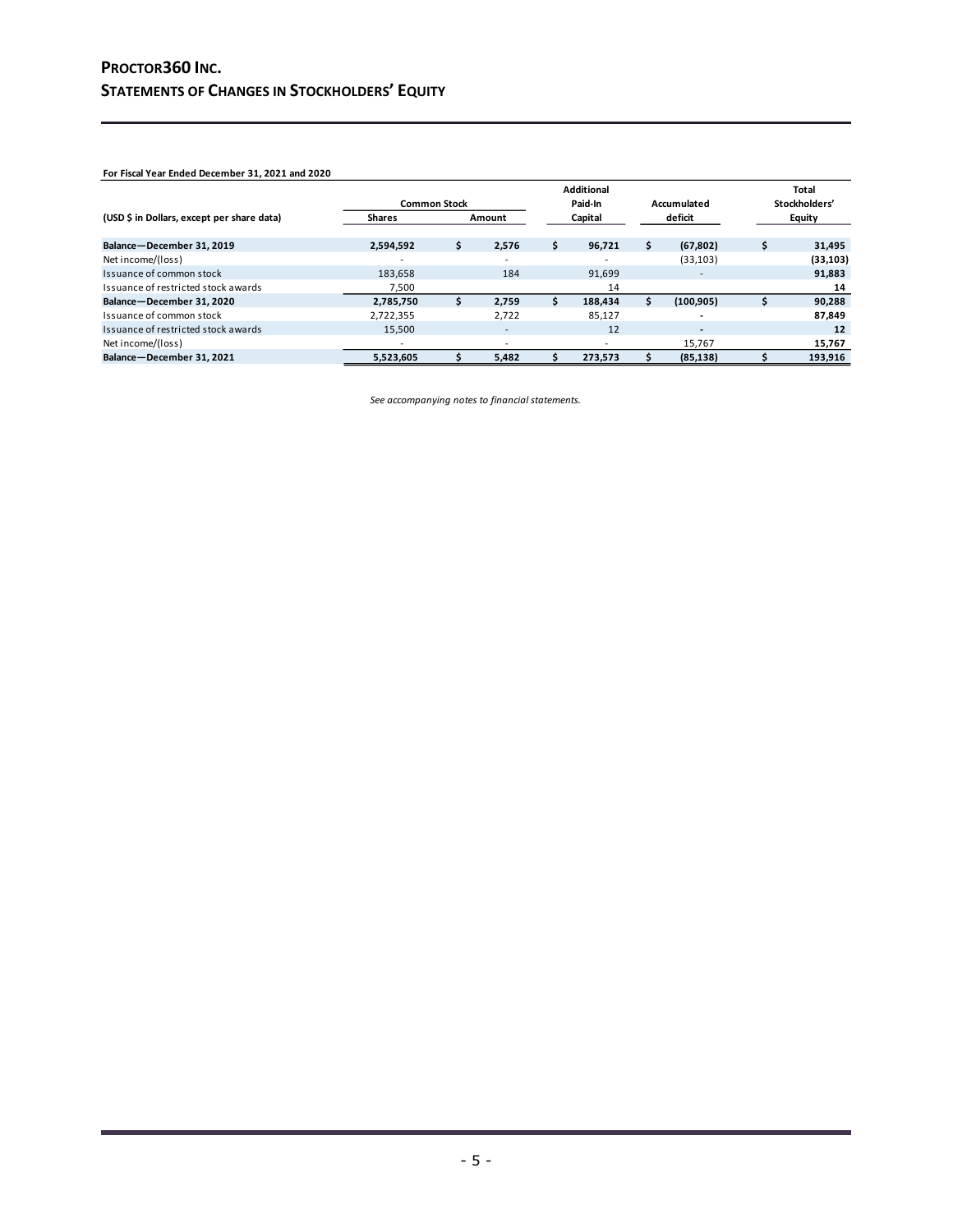# **PROCTOR360 INC. STATEMENTS OF CASH FLOWS**

| As of December 31,                                                                       |    | 2021      |    | 2020      |
|------------------------------------------------------------------------------------------|----|-----------|----|-----------|
| (USD \$ in Dollars)                                                                      |    |           |    |           |
| <b>CASH FLOW FROM OPERATING ACTIVITIES</b>                                               |    |           |    |           |
| Net income/(loss)                                                                        | \$ | 15,767    | S. | (33, 103) |
| Adjustments to reconcile net income to net cash provided/(used) by operating activities: |    |           |    |           |
| Depreciation and amortization                                                            |    | 1,500     |    | 1,500     |
| Share based compensation expense                                                         |    | 12        |    | 14        |
| Changes in operating assets and liabilities:                                             |    |           |    |           |
| Inventory                                                                                |    | 10,443    |    | (28, 777) |
| Accounts receivable                                                                      |    | (27, 848) |    | (1, 183)  |
| Accounts payable and accrued expenses                                                    |    | (80, 238) |    | 64,850    |
| Other current liabilities                                                                |    |           |    | 2,155     |
| Net cash provided/(used) by operating activities                                         |    | (80, 364) |    | 5,456     |
| <b>CASH FLOW FROM INVESTING ACTIVITIES</b>                                               |    |           |    |           |
| Purchases of property and equipment                                                      |    |           |    |           |
| Net cash used in investing activities                                                    |    |           |    |           |
| <b>CASH FLOW FROM FINANCING ACTIVITIES</b>                                               |    |           |    |           |
| Capital Contributions                                                                    |    | 87,849    |    | 91,883    |
| Net cash provided/(used) by financing activities                                         |    | 87,849    |    | 91,883    |
|                                                                                          |    |           |    |           |
| Change in cash                                                                           |    | 7,486     |    | 97,339    |
| Cash-beginning of year                                                                   |    | 136,756   |    | 39,417    |
| Cash-end of year                                                                         | Ŝ. | 144,242   | Ś. | 136,756   |
|                                                                                          |    |           |    |           |
| SUPPLEMENTAL DISCLOSURE OF CASH FLOW INFORMATION                                         |    |           |    |           |
| Cash paid during the year for interest                                                   | \$ |           | \$ |           |
| Cash paid during the year for income taxes                                               | \$ |           | Ś  |           |
|                                                                                          |    |           |    |           |
| OTHER NONCASH INVESTING AND FINANCING ACTIVITIES AND SUPPLEMENTAL DISCLOSURES            |    |           |    |           |
| Purchase of property and equipment not yet paid for                                      | \$ |           | \$ |           |
| Conversion of debt into equity                                                           | \$ |           | \$ |           |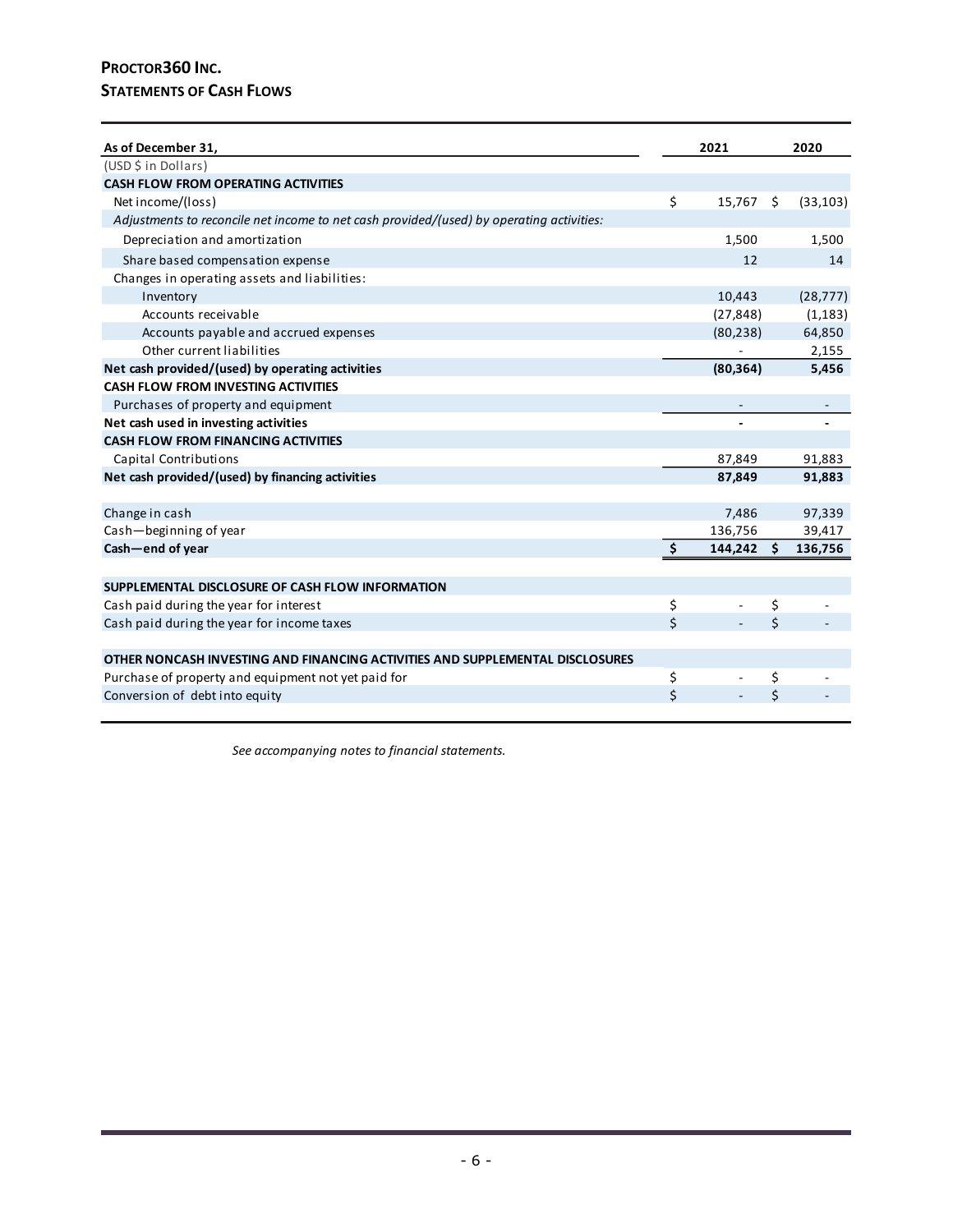# **1. NATURE OF OPERATIONS**

Proctor360 Inc. was initially formed on October 4, 2018 ("Inception") in the State of Virginia. The financial statements of Proctor360 Inc. (which may be referred to as the "Company", "we," "us," or "our") are prepared in accordance with accounting principles generally accepted in the United States of America ("U.S. GAAP"). The Company's headquarters are located in Richmond, Virginia.

Proctor360 Inc. allows companies and universities to administer tests remotely and enables test-takers to take any exam from the comfort of their own homes or offices while remote proctors ensure testing security through both software and hardware that minimize cheating and content theft.

# **2. SUMMARY OF SIGNIFICANT ACCOUNTING POLICIES**

#### **Basis of Presentation**

The accounting and reporting policies of the Company conform to accounting principles generally accepted in the United States of America ("US GAAP"). The Company has adopted the calendar year as its basis of reporting.

#### **Use of Estimates**

The preparation of financial statements in conformity with U.S. GAAP requires management to make certain estimates and assumptions that affect the reported amounts of assets and liabilities, and the reported amount of expenses during the reporting periods. Actual results could materially differ from these estimates. It is reasonably possible that changes in estimates will occur in the near term.

#### **Fair Value of Financial Instruments**

Fair value is defined as the exchange price that would be received for an asset or paid to transfer a liability (an exit price) in the principal or most advantageous market for the asset or liability in an orderly transaction between market participants as of the measurement date. Applicable accounting guidance provides an established hierarchy for inputs used in measuring fair value that maximizes the use of observable inputs and minimizes the use of unobservable inputs by requiring that the most observable inputs be used when available. Observable inputs are inputs that market participants would use in valuing the asset or liability and are developed based on market data obtained from sources independent of the Company. Unobservable inputs are inputs that reflect the Company's assumptions about the factors that market participants would use in valuing the asset or liability. There are three levels of inputs that may be used to measure fair value:

*Level 1* - Observable inputs that reflect quoted prices (unadjusted) for identical assets or liabilities in active markets.

*Level 2* - Include other inputs that are directly or indirectly observable in the marketplace.

*Level 3* - Unobservable inputs which are supported by little or no market activity.

The fair value hierarchy also requires an entity to maximize the use of observable inputs and minimize the use of unobservable inputs when measuring fair value.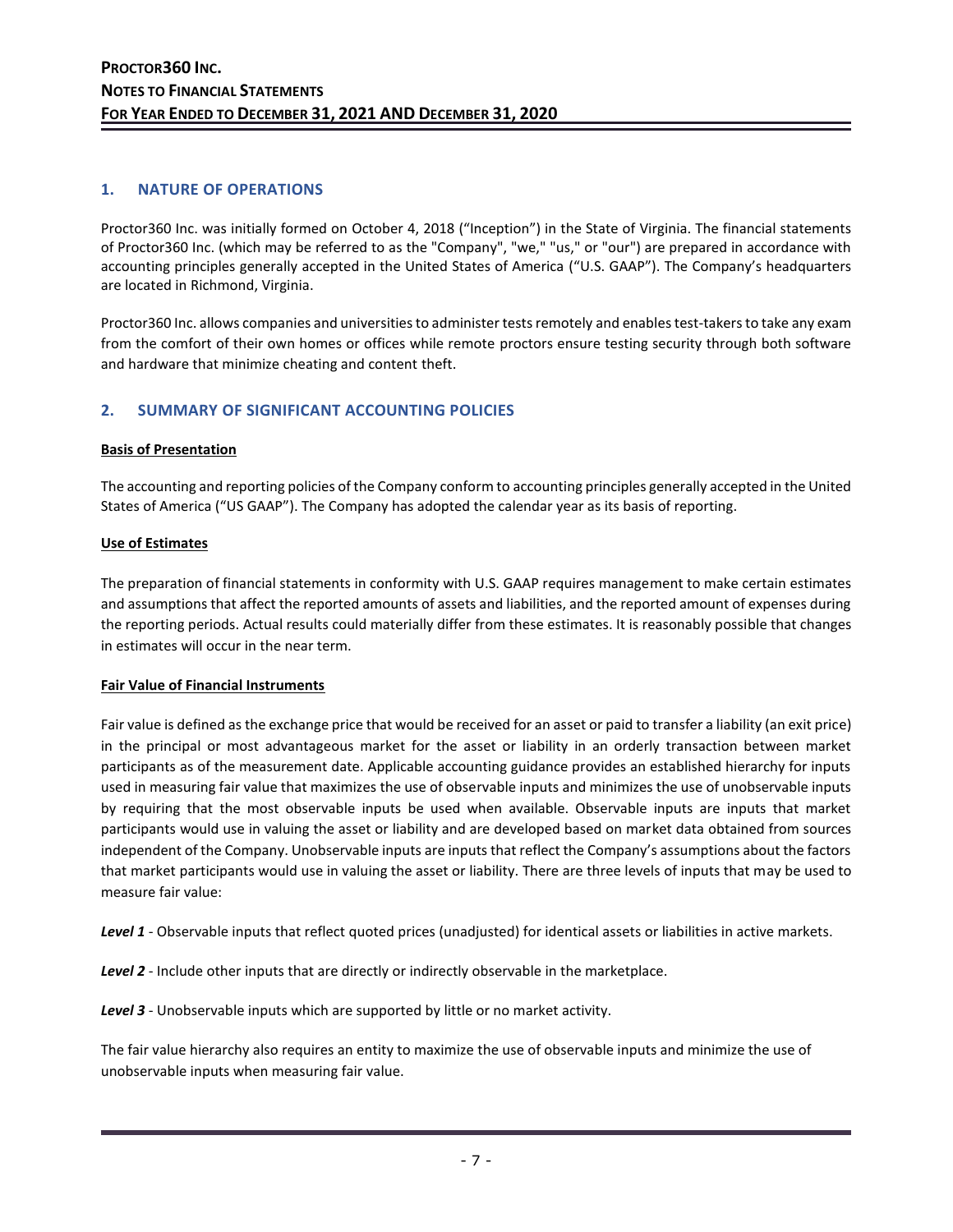Fair value estimates discussed herein are based upon certain market assumptions and pertinent information available to management as of December 31, 2021 and 2020. These financial instruments include cash, accounts payable, and accrued liabilities. Fair values for these items were assumed to approximate carrying values because of their short term in nature or they are payable on demand.

#### **Cash and Cash Equivalents**

Cash and cash equivalents include all cash in banks. The Company's cash is deposited in demand accounts at financial institutions that management believes are creditworthy. The Company's cash and cash equivalents in bank deposit accounts, at times, may exceed federally insured limits. As of December 31, 2021 and December 31, 2020, the Company's cash and cash equivalents did not exceed FDIC insured limits.

#### **Accounts Receivable and Allowance for Doubtful Accounts**

Accounts receivable are recorded at net realizable value or the amount that the Company expects to collect on gross customer trade receivables. We estimate losses on receivables based on known troubled accounts and historical experience of losses incurred. Receivables are considered impaired and written-off when it is probable that all contractual payments due will not be collected in accordance with the terms of the agreement. As of December 31, 2021 and 2020, the Company determined that no reserve was necessary.

#### **Impairment of Long-Lived Assets**

Long-lived assets, such as property and equipment and identifiable intangibles with finite useful lives, are periodically evaluated for impairment whenever events or changes in circumstances indicate that the carrying amount of an asset may not be recoverable. We look for indicators of a trigger event for asset impairment and pay special attention to any adverse change in the extent or manner in which the asset is being used or in its physical condition. Assets are grouped and evaluated for impairment at the lowest level of which there are identifiable cash flows, which is generally at a location level. Assets are reviewed using factors including, but not limited to, our future operating plans and projected cash flows. The determination of whether impairment has occurred is based on an estimate of undiscounted future cash flows directly related to the assets, compared to the carrying value of the assets. If the sum of the undiscounted future cash flows of the assets does not exceed the carrying value of the assets, full or partial impairment may exist. If the asset carrying amount exceeds its fair value, an impairment charge is recognized in the amount by which the carrying amount exceeds the fair value of the asset. Fair value is determined using an income approach, which requires discounting the estimated future cash flows associated with the asset.

#### **Inventories**

Inventories are valued at the lower of cost and net realizable value. Costs related to raw materials, barrels, ingredients and finished goods which are determined using an average method.

#### **Intangible Assets**

Intangibles include software that is amortized over the period of 3 years.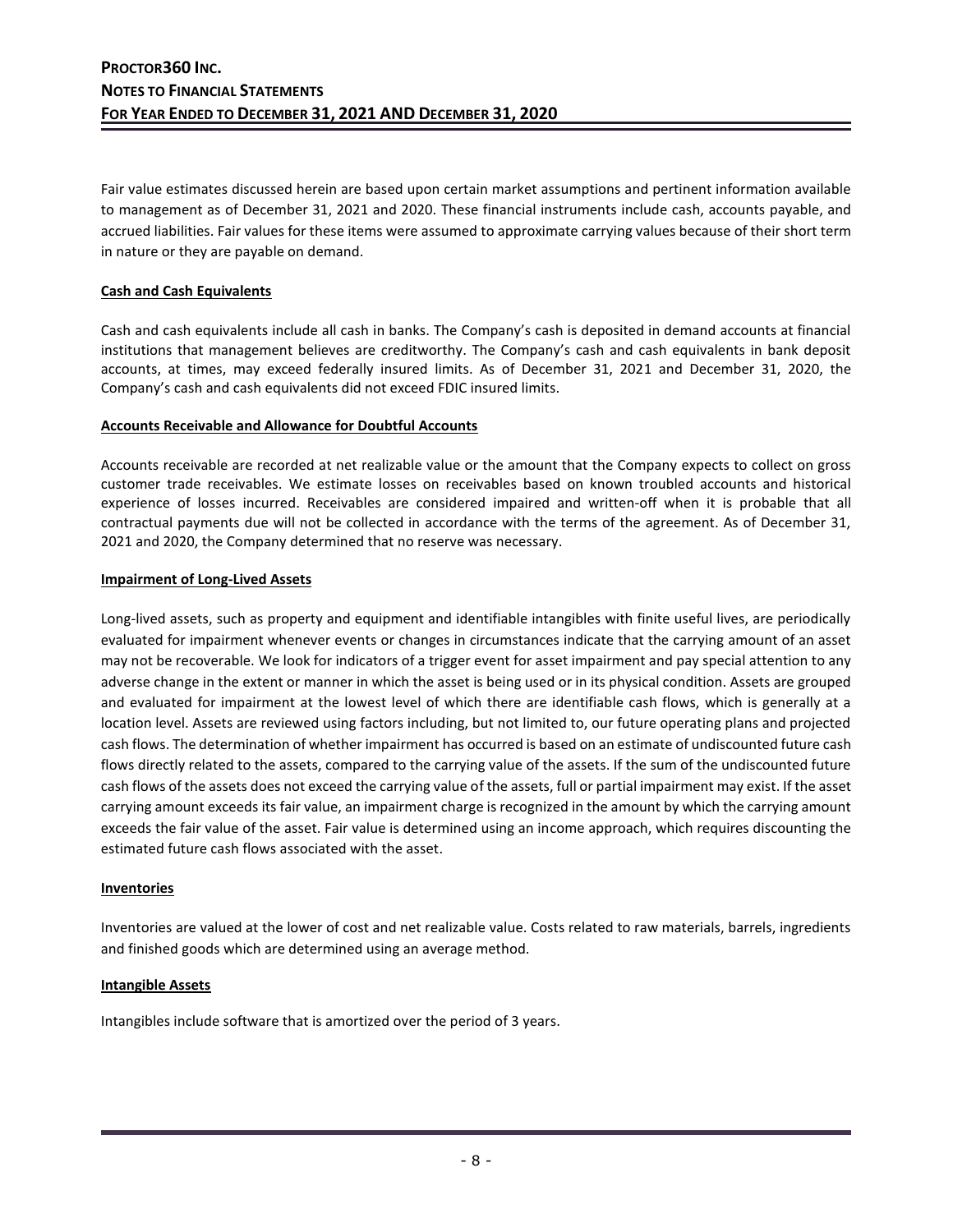# **Revenue Recognition**

The Company follows the provisions and the disclosure requirements described in ASU 2014-09 also referred to as Topic 606.

Revenue recognition, according to Topic 606, is determined using the following steps:

Identification of the contract, or contracts, with the customer: the Company determines the existence of a contract with a customer when the contract is mutually approved; the rights of each party in relation to the services to be transferred can be identified, the payment terms for the services can be identified, the customer has the capacity and intention to pay and the contract has commercial substance.

Identification of performance obligations in the contract: Performance obligations consist of a promise in a contract (written or oral) with a customer to transfer to the customer either a good or service (or a bundle of goods or services) that is distinct or a series of distinct goods or services that are substantially the same and that have the same pattern of transfer to the customer.

Recognition of revenue when, or how, a performance obligation is met: Revenues are recognized when or as control of the promised goods or services is transferred to customers.

The Company earns revenues from the sale of hardware, software and services that allow companies and universities to administer tests remotely and enable test-takers to take any exam from the comfort of their own homes or offices while remote proctors ensure testing security through both software and hardware that minimize cheating and content theft.

#### **Advertising and Promotion**

Advertising and promotional costs are expensed as incurred. Advertising and promotional expense for the years ended December 31, 2021 and December 31, 2020 amounted to \$36,201 and \$2,673, which is included in sales and marketing expense.

#### **Research and Development Costs**

Costs incurred in the research and development of the Company's products are expensed as incurred. Research and development expense for the years ended December 31, 2021 and December 31, 2020 amounted to \$23,635 and \$2,342 which is included in general and administrative expense.

#### **Income Taxes**

The Company is a C corporation for income tax purposes. The Company accounts for income taxes under the liability method, and deferred tax assets and liabilities are recognized for the future tax consequences attributable to differences between the financial statement carrying values of existing assets and liabilities and their respective tax bases. Deferred tax assets and liabilities are measured using enacted tax rates in effect for the year in which those temporary differences are expected to be recovered or settled. A valuation allowance is provided on deferred tax assets if it is determined that it is more likely than not that the deferred tax asset will not be realized. The Company records interest, net of any applicable related income tax benefit, on potential income tax contingencies as a component of income tax expense. The Company records tax positions taken or expected to be taken in a tax return based upon the amount that is more likely than not to be realized or paid, including in connection with the resolution of any related appeals or other legal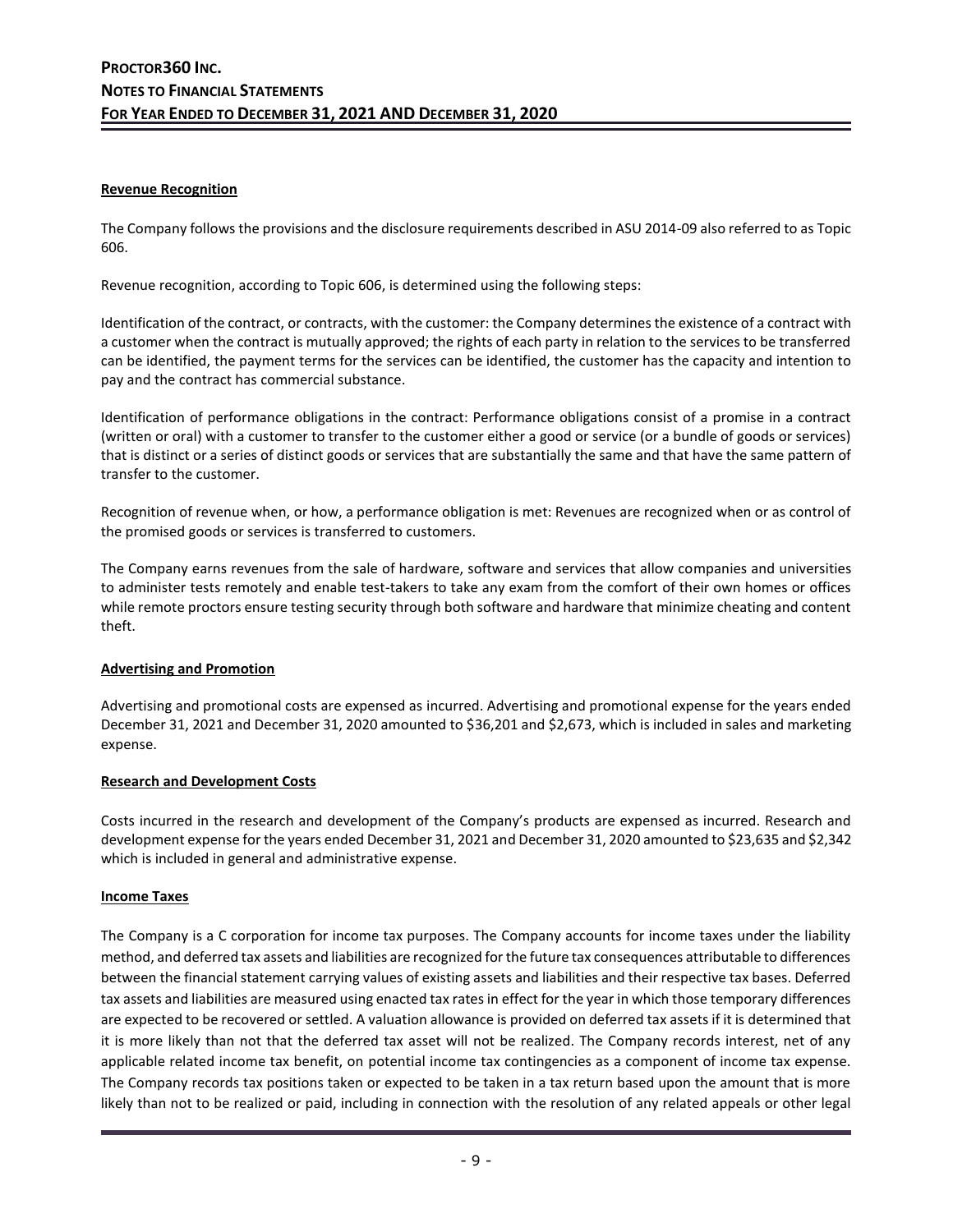processes. Accordingly, the Company recognizes liabilities for certain unrecognized tax benefits based on the amounts that are more likely than not to be settled with the relevant taxing authority. The Company recognizes interest and/or penalties related to unrecognized tax benefits as a component of income tax expense.

# **Subsequent Events**

The Company considers events or transactions that occur after the balance sheets date, but prior to the issuance of the financial statements to provide additional evidence relative to certain estimates or to identify matters that require additional disclosure. Subsequent events have been evaluated through March 31, 2022, which is the date the financial statements were issued.

# **Recently Issued and Adopted Accounting Pronouncements**

In February 2019, FASB issued ASU No. 2019-02, Leases, that requires organizations that lease assets, referred to as "lessees", to recognize on the balance sheet the assets and liabilities for the rights and obligations created by those leases with lease terms of more than 12 months. ASU 2019-02 will also require disclosures to help investors and other financial statement users better understand the amount, timing, and uncertainty of cash flows arising from leases and will include qualitative and quantitative requirements. The new standard for nonpublic entities will be effective for fiscal years beginning after December 15, 2020, and interim periods within fiscal years beginning after December 15, 2021, and early application is permitted. We are currently evaluating the effect that the updated standard will have on the financial statements and related disclosures.

In June 2019, FASB amended ASU No. 2019-07, Compensation – Stock Compensation, to expand the scope of Topic 718, Compensation – Stock Compensation, to include share-based payment transactions for acquiring goods and services from nonemployees. The new standard for nonpublic entities will be effective for fiscal years beginning after December 15, 2019, and interim periods within fiscal years beginning after December 15, 2020, and early application is permitted. The standard implementation did not have a material impact.

In August 2019, amendments to existing accounting guidance were issued through Accounting Standards Update 2019- 15 to clarify the accounting for implementation costs for cloud computing arrangements. The amendments specify that existing guidance for capitalizing implementation costs incurred to develop or obtain internal-use software also applies to implementation costs incurred in a hosting arrangement that is a service contract. The guidance is effective for fiscal years beginning after December 15, 2020, and interim periods within fiscal years beginning after December 15, 2021, and early application is permitted. The standard implementation did not have a material impact.

The FASB issues ASUs to amend the authoritative literature in ASC. There have been a number of ASUs to date, including those above, that amend the original text of ASC. Management believes that those issued to date either (i) provide supplemental guidance, (ii) are technical corrections, (iii) are not applicable to us or (iv) are not expected to have a significant impact on our financial statements.

# **3. INVENTORY**

Inventory consists primarily of goods purchased for resale.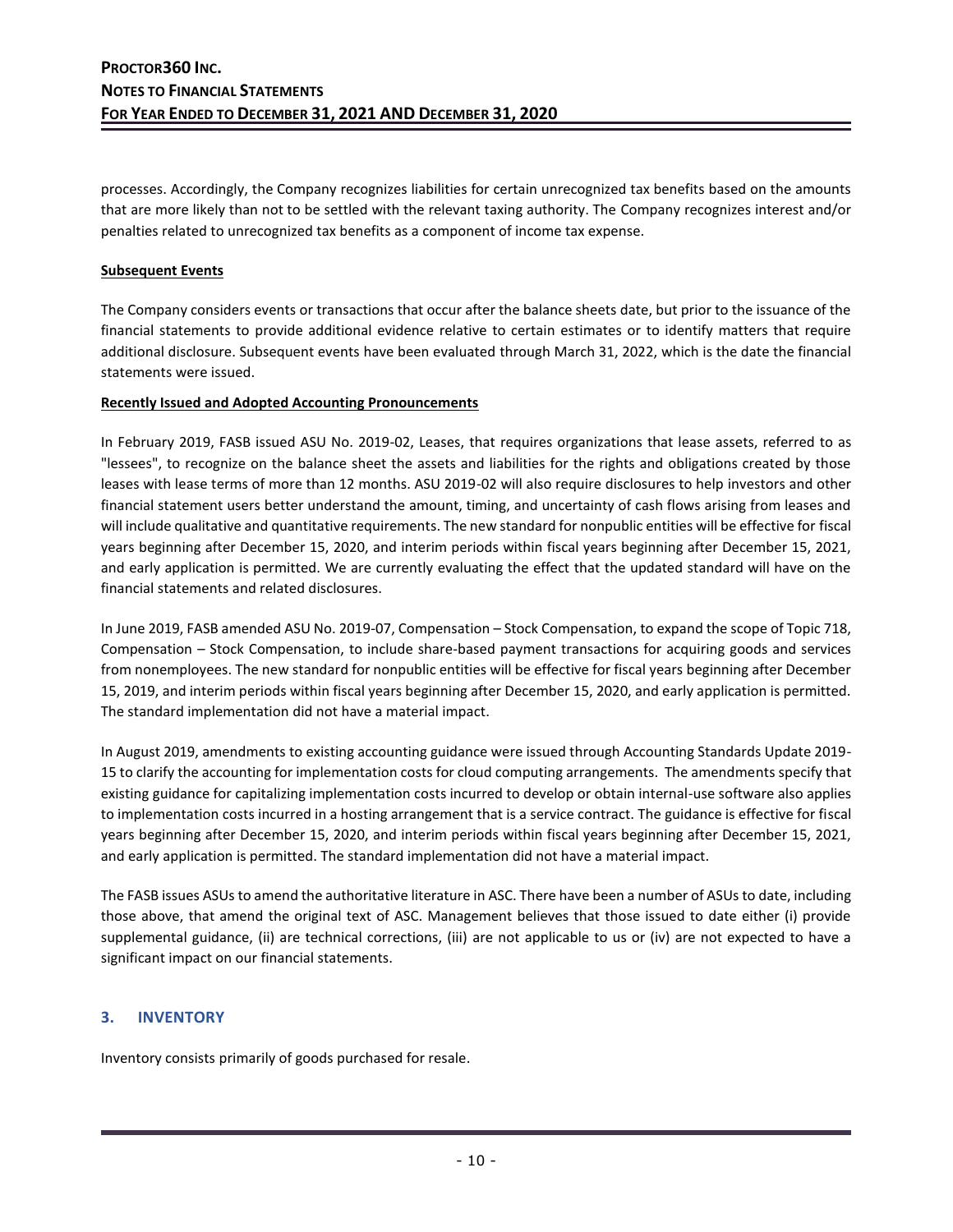# **4. DETAILS OF CERTAIN ASSETS AND LIABILITIES**

Other assets consist primarily of Start Engine escrow fees and deposits, accounts receivable consist primarily of trade receivables, accounts payable consist primarily of trade payables while other current liabilities comprise primarily payroll tax liabilities. Accrued revenue refers to income that has been collected in 2020 but without fulfilling revenue recognition prerequisites.

# **5. INTANGIBLE ASSETS**

As of December 31, 2021 and December 31, 2020, intangible assets consist of software that is amortized over the period of 3 years.

Amortization expense for software for both the fiscal years ended December 31, 2021 and 2020 amounted to \$1,500.

# **6. CAPITALIZATION AND EQUITY TRANSACTIONS**

#### **Common stock**

The Company is authorized to issue 10,000,000 shares designated as \$0.001 par value common stock class A (voting) and 7,000,000 shares designated as \$0.001 par value common stock class B (non-voting). As of December 31, 2021, 5,446,983 common shares class A and 76,622 common shares class B have been issued and are outstanding, respectively. As of December 31, 2020, 2,733,000 common shares class A and 52,750 common shares class B have been issued and are outstanding, respectively.

#### **Preferred stock**

The Company is authorized to issue 3,000,000 shares of preferred shares with no par value and no voting rights. As of December 31, 2021, and December 31, 2020, no preferred shares have been issued and are outstanding.

#### **Sharebased compensation**

During 2018, the Company authorized the Stock Compensation Plan (which may be referred to as the "Plan"). The Company reserved 20,000 shares of its class A Common Stock and 14,000 shares of its class B Common Stock pursuant to the Plan, which provides for restricted shares awards to employees.

Total share-based compensation expense recognized in the statement of operations was as follows:

| As of Year Ended December 31,          | 2021 |        | 2020 |  |
|----------------------------------------|------|--------|------|--|
| Cost of goods sold                     |      | $\sim$ |      |  |
| Selling, marketing, and administrative |      |        |      |  |
| Total share-based compensation         |      |        |      |  |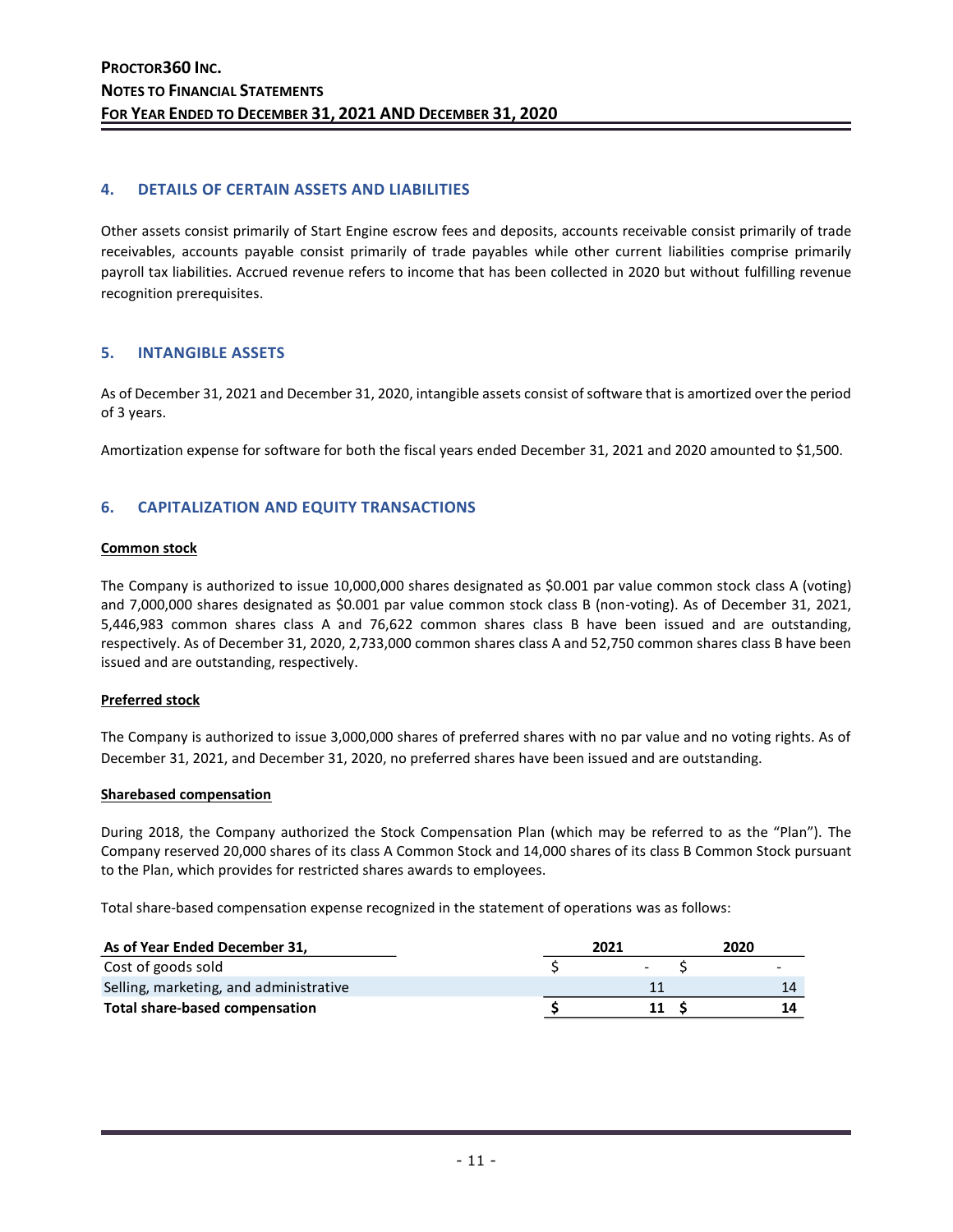#### *Restricted Stock Awards*

A summary of the Company's restricted stock activity and related information is as follows:

|                                  |                         | <b>Weighted Average</b> |       | <b>Weighted Average</b> |
|----------------------------------|-------------------------|-------------------------|-------|-------------------------|
|                                  | <b>Number of Awards</b> | <b>Fair Value</b>       |       | <b>Contract Term</b>    |
| Outstanding at December 31, 2019 | $17,000 \quad$ \$       |                         | 0.00  |                         |
| Granted                          |                         |                         |       |                         |
| Vested                           | $(9,500)$ \$            |                         | 0.00  |                         |
| Cancelled                        |                         |                         |       |                         |
| Outstanding at December 31, 2020 | 7,500                   |                         | 0.001 | 0.58                    |
| Granted                          | 10,500                  | - S                     | 0.00  |                         |
| Vested                           | $(18,000)$ \$           |                         | 0.00  |                         |
| Cancelled                        |                         |                         |       |                         |
| Outstanding at December 31, 2021 |                         |                         |       |                         |

The fair value of the restricted stock awards was estimated at the date of the grant. The grant date fair value is the stock price on the date of grant. The weighted average fair value per share of restricted stock awards granted during 2021 was \$0.001.

The total fair value of the restricted stock awards vested during both 2021 and 2020 was \$27.50.

The unrecognized compensation expense calculated under the fair value method for shares expected to vest as of both December 31, 2021 and December 31, 2020 was approximately \$7.88.

#### **7. RELATED PARTY TRANSACTIONS**

There are no related party transactions.

# **8. INCOME TAXES**

The provision for income taxes for the year ended December 31, 2021 and December 31, 2020 consists of the following:

| As of Year Ended December 31, | 2021                     | 2020    |
|-------------------------------|--------------------------|---------|
| Net Operating Loss            | 4.257 S                  | (8,938) |
| <b>Valuation Allowance</b>    | (4.257)                  | 8,938   |
| Net Provision for income tax  | $\overline{\phantom{a}}$ | -       |

Significant components of the Company's deferred tax assets and liabilities at December 31, 2021, and December 31, 2020 are as follows:

| As of Year Ended December 31,   | 2021          | 2020     |  |  |
|---------------------------------|---------------|----------|--|--|
| Net Operating Loss              | $(22.987)$ \$ | (27.244) |  |  |
| <b>Valuation Allowance</b>      | 22.987        | 27,244   |  |  |
| <b>Total Deferred Tax Asset</b> |               |          |  |  |